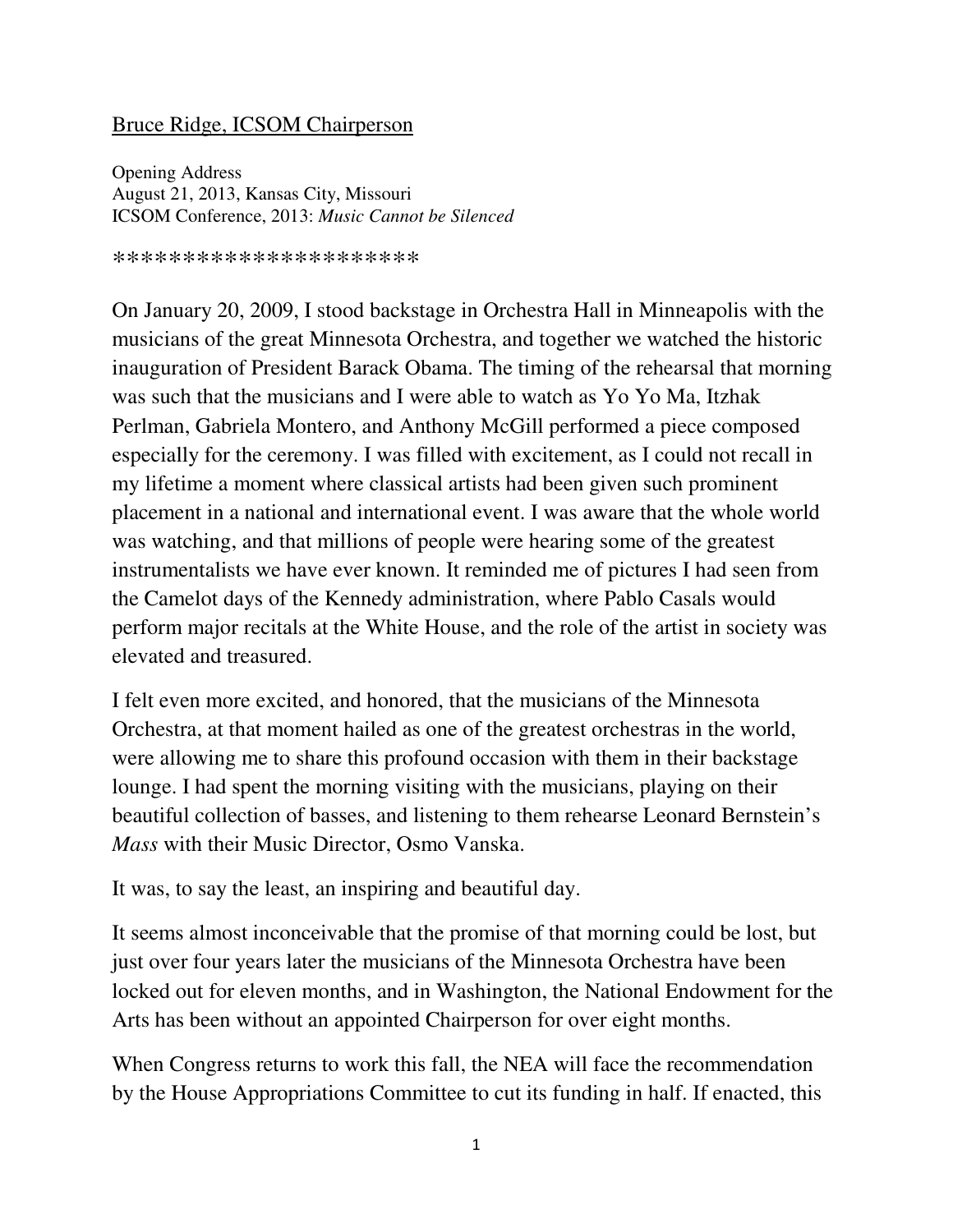will be the largest cut to the NEA in history. This assault on the arts in America comes at a time when the National Endowment for the Humanities has also been without a permanent Director since May.

This is unacceptable. Even if the President makes these appointments on this very day, and we must hope that he does, our nation, and our nation's children, have lost the opportunity to make the case for the value of the arts in our society for the better part of a year. It is a case easily made, though unfortunately, it is a case less easily heard.

The non-profit arts and culture industry employs over 4 million Americans, and the value of music to education and to the health of our citizens is undisputed.

ICSOM played a role in the creation of the NEA, and we must not stand idly by while it is dismantled. ICSOM has always been about activism, and this conference here in Kansas City will serve as a renewal of that call. At a time when there are some who doubt our orchestras we will not doubt ourselves. Music has never been more relevant to the lives of people living at a fragile time in a fragile world.

Today we call upon President Obama to appoint a Chairperson for the National Endowment for the Arts, and to appoint a charismatic and effective leader who can help fulfill the vision articulated by President Kennedy fifty years ago when he said "I see little of more importance to the future of our country and our civilization than full recognition of the place of the artist."

Further, we call upon musicians and artists everywhere to once again raise their voices in support of the value of music and the arts. We have never been more united than we are at this time of difficulty, as challenges always bring a constituency of shared idealism closer when confronted with an assault on what we hold true.

And further, musicians across the world today call upon the Board of the Minnesota Orchestra to end the senseless and egregious lockout of the ensemble that Alex Ross once called "the greatest in the world."

In contemplating the spate of lockouts this year, I found a quote from Victor Hugo who wrote "Music expresses that which cannot be put into words and that which cannot be silenced." That is where we found the theme for this year's conference.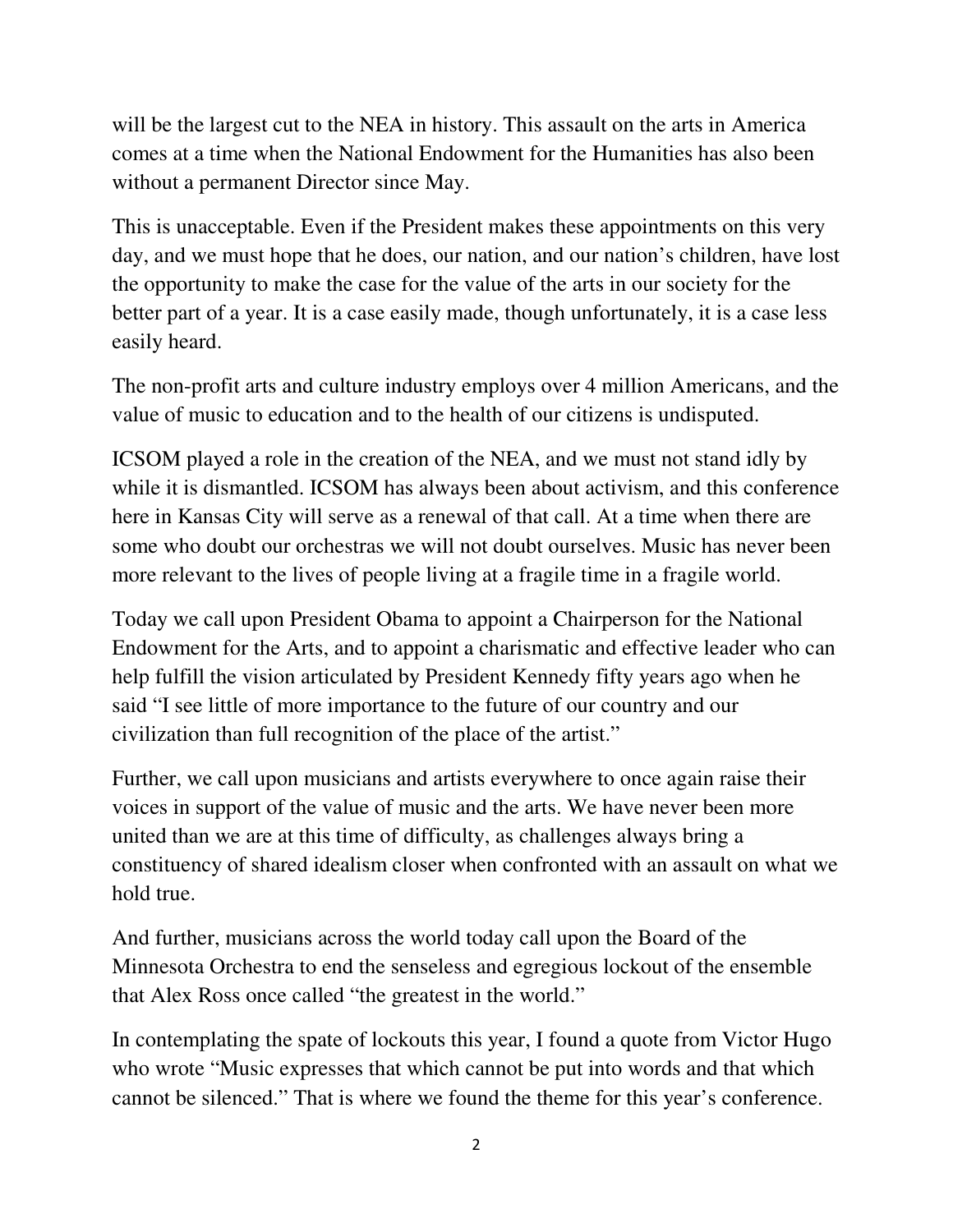*Music Cannot be Silenced*. In this year where we all have watched with dismay as the Atlanta Symphony, the Indianapolis Symphony, the St. Paul Chamber Orchestra, and the Minnesota Orchestra have endured these deplorable lockouts, we have all faced dark nights filled with worry about the future. But we continue to be strengthened by our friendships, and we are further strengthened by the fact that we have gathered together again.

Earlier this summer, while visiting with the Boston Symphony at Tanglewood, I made a pilgrimage to the Aaron Copland memorial in the Tanglewood garden where the great composer's ashes are scattered. I was reminded that Copland once said that "To stop the flow of music would be like the stopping of time itself, incredible and inconceivable."

Fifty years ago, ICSOM was founded to create a more rewarding livelihood for orchestral performers, and the success of the effort is apparent in concert halls across North America. ICSOM orchestras are now among the very best in the world, and our musicians have earned protections that allow them to care for their families and build upon their artistry as they serve the greater community that surrounds all of our cities. But in a climate of negativity, it could appear that the progress of the past five decades is now at risk.

If one was to believe the negative messages found in the media about orchestras, or the unsupportable claims of imminent disaster that are spewed by some managements and managerial organizations, you might feel a soul-crushing darkness that could lead you to question the validity of hope.

But the good news I bring you today is that the bad news that permeates so many discussions of the future is largely false. Unfortunately though, those false messages can be self-fulfilling, and we must not allow our resolve to be repelled by an assault of damaging words.

We have come together to find solutions for the problems that musicians face, and that we will continue to face, but we have also come here to Kansas City to celebrate. This evening we all will tour the beautiful Kauffman Center for the Performing Arts, and Helzberg Hall, the home of the Kansas City Symphony. I was privileged to be here for the opening concerts at this iconic building which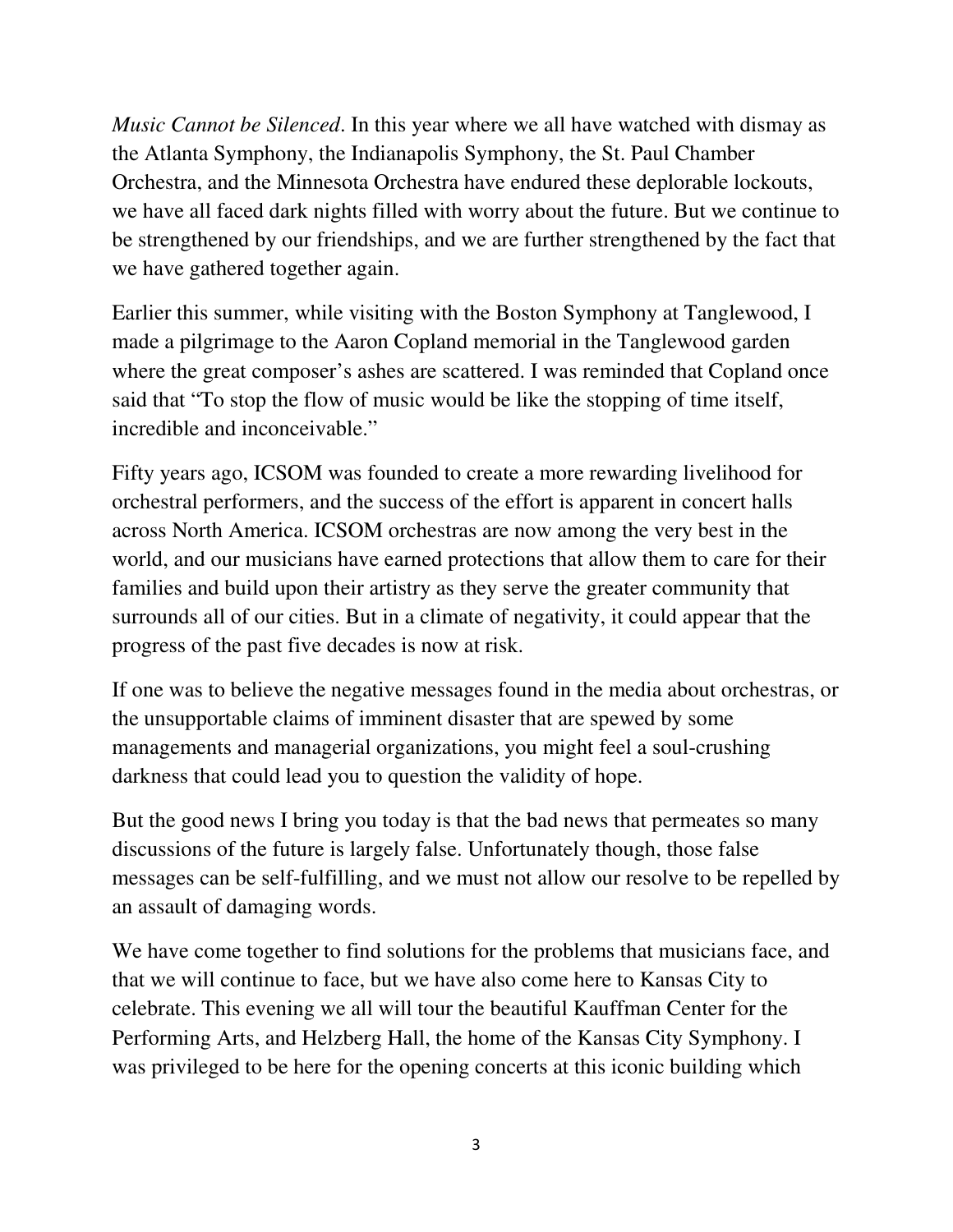stands as a symbol of the success of the arts in Kansas City, and a monument to what is possible for all of our communities.

In Kansas City, the non-profit arts and culture industry results in over \$275 million in annual economic activity, including over \$23 million spent through cultural tourism. The arts in Kansas City lead to over 8300 jobs, employing more people than Sprint/Nextel.

In 2012, the Kansas City Symphony saw an increase in ticket revenues of over 46%, along with record attendance. This period of growth began over 15 years ago, when the musicians of the orchestra successfully negotiated a union recognition clause into their collective bargaining agreement. Today, we arrive here following the announcement of a progressive new contract agreement, settled amicably and one year in advance.

The success of any organization is largely dependent on the people involved, and much credit here must go to the management, the community leaders, and the great board leadership of Shirley Helzberg.

Also crucial to this success has been the leadership of our esteemed ICSOM President, Brian Rood. This success has not been easily achieved. Brian and the musicians faced a great deal of criticism all those years ago, when a long-term contract was agreed to in order to achieve the union recognition clause. But Brian had the vision to know that the right decision had been made, and I often wonder what Kansas City would be like had Brian Rood never come here. In a George Bailey type of scenario, I imagine that the Kansas City Symphony would probably be very different, and we might not be here celebrating this success. The entire field benefits from Brian's leadership and vision, and like George Bailey in *It's a Wonderful Life*, when it comes to friends and people that he has helped, Brian Rood is the richest man I know.

But success is not limited to Kansas City. Orchestras have again proved to be remarkably resilient, and the true story to be told is how well orchestras have emerged from the recession. The truth is that philanthropic giving to the arts reached an all-time high last year of over \$14 billion, and the truth is that the number of businesses contributing to the arts has risen 18% in the past three years.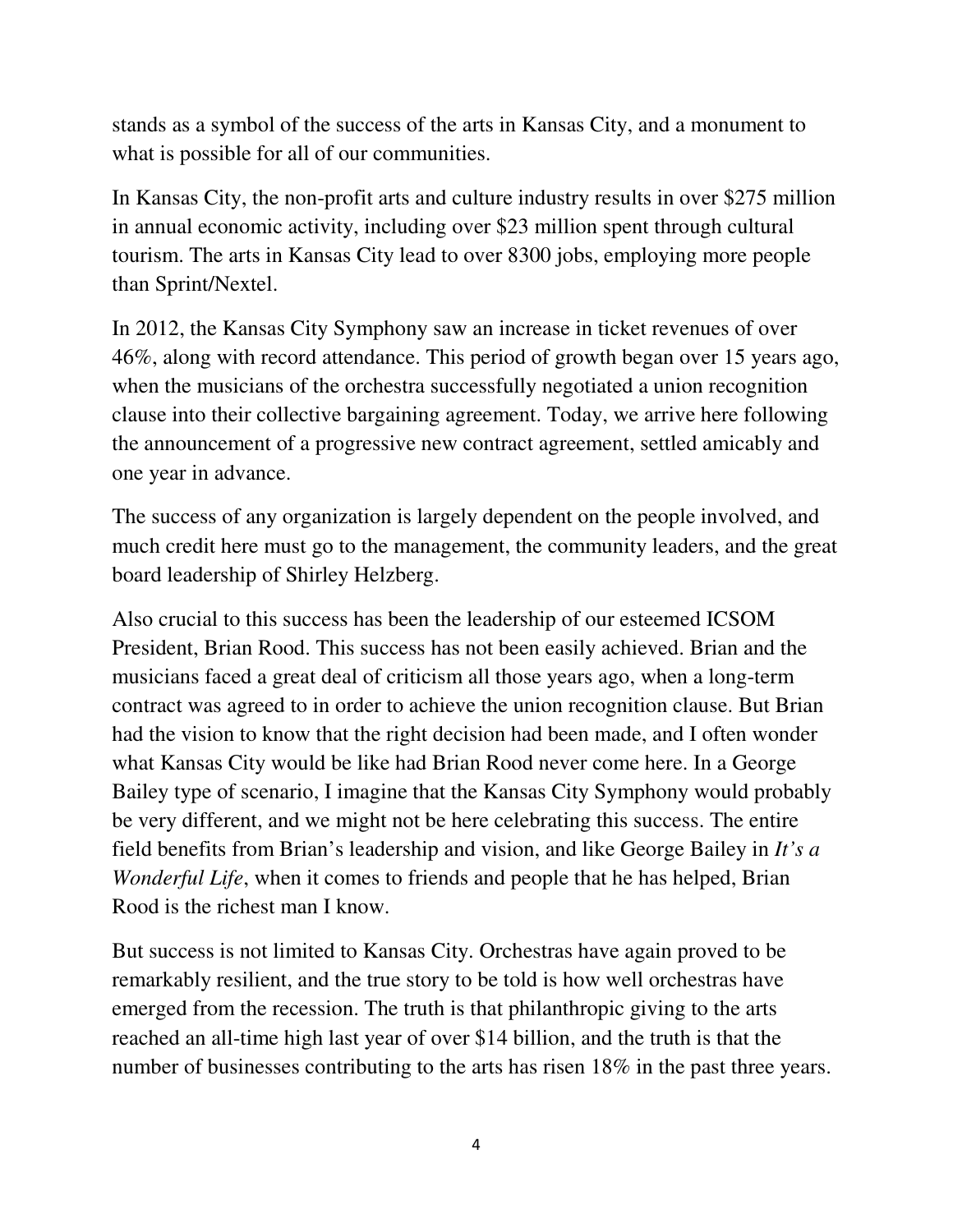But these facts are too often dismissed and unheard; and instead they say that orchestras are dying, attendance is declining, and audiences are aging.

Yes, they say that orchestras are dying, but the Houston Symphony approaches its centennial with the momentum of record breaking fundraising, and the San Diego Symphony has seen a decade of balanced finances even as it more than doubled its budget.

Yes, they say that attendance is declining, but the Buffalo Philharmonic sold more subscriptions this year than at any point in its 75-year history, and the Chicago Lyric Opera increased its attendance by 15%.

Yes, they say that audiences are aging, but the Cleveland Orchestra doubled the number of students attending its concerts this year, and is on track to set records for Severance Hall. To even claim that aging audiences are a problem, one must ignore the indisputable fact that life expectancy has increased in this past century at a rate previously unseen in the history of mankind. In 1940, life expectancy was 62 years. Today, it is 79 years. If we generally accept that people tend to turn towards attending symphonic concerts after they have reached a point of success and greater leisure time in their lives, then the fact that we have our target audience for an additional 17 years of life span is not a problem, it is an opportunity.

Still, we have no claim to condemn the negative messages about our orchestras if we are not doing everything we can to disclaim them. We have no right to refute these messages if we are not doing everything we can to articulate the message of hope that our orchestras provide in the cities where our children learn, our companies do business, and our citizens seek the dignity of building a society based on the principles of humanity.

There is no doubt that times are changing, and we all must be ready to change as well. After all, when I look at my iPhone I know I am holding more technology in my hand than was on the Apollo space crafts that sailed to the moon. Such an astonishing realization creates both opportunities and challenges.

The artist Ai Wei Wei said "The world is changing. This is a fact. Artists work hard hoping to change it according to their own aspirations." He also said "For artists today, what's most needed is to be clear about social responsibility."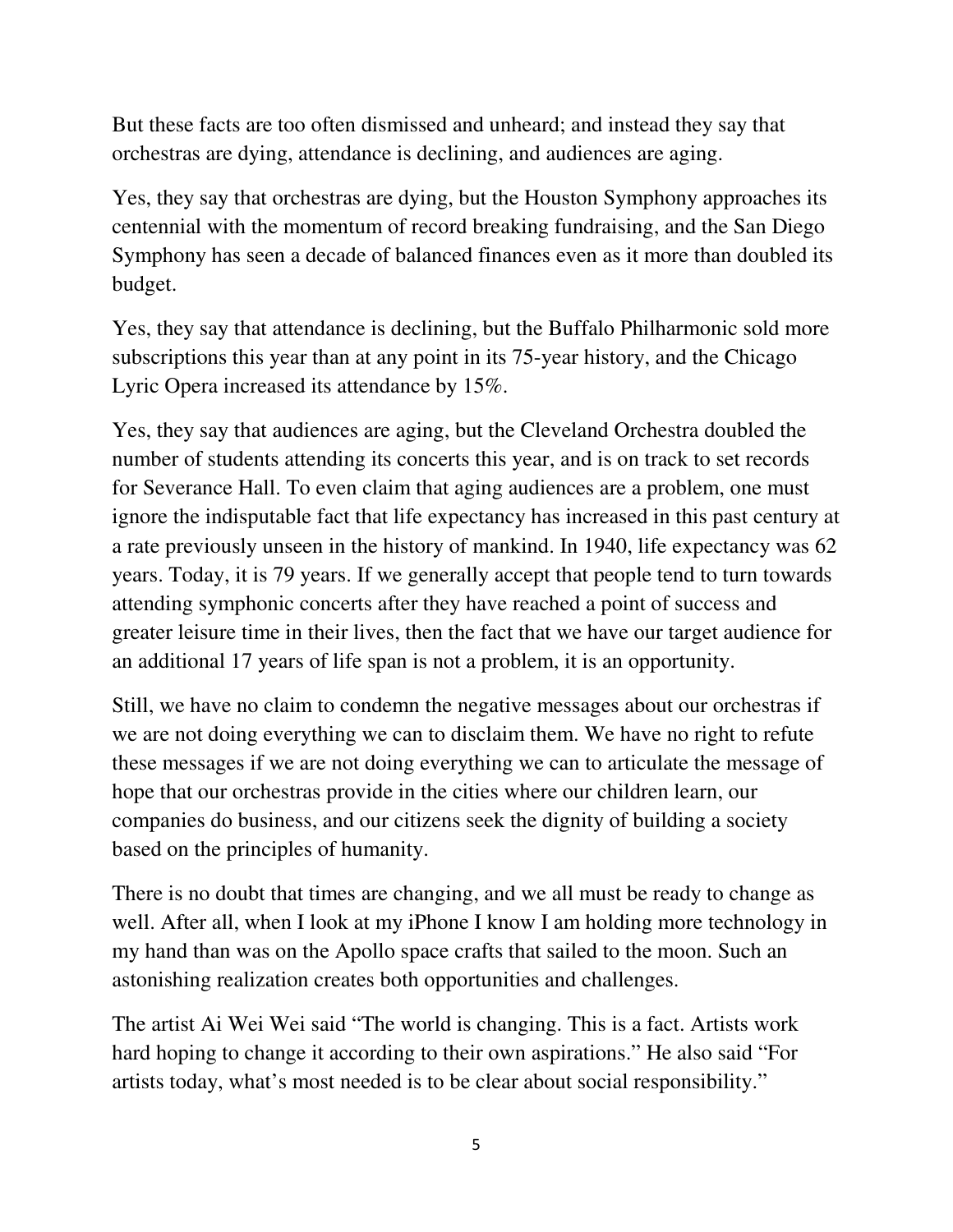The next generation of musicians will build careers that are different from the careers of their teachers. This next generation must be the most ardent advocates that music has ever known, and we must provide the example for them to build upon just as those who went before built the foundation of unionism for us.

Every means available should be utilized; every opportunity of technology should be explored. The delegates to this conference should become a sodality of Tweeters, and ICSOM should have thousands of followers on Facebook. We must become skilled in any area of social media that can relay the positive and truthful messages that will enhance our chance of success while negating the messages of those who seek to approach the future by turning back the clock.

Last year, Kickstarter funded more arts projects than the National Endowment for the Arts. I have seen a tendency among our orchestras to be dismissive of cultural influences, but we ignore them at our own peril. As the Pew Charitable Trust has said "The internet and social media are integral to the arts in America."

If it is true that what is most needed is to be clear about social responsibility, then we must lead by example in a tireless way that will inspire our colleagues and our communities. The musicians of the world look to those of us in this room for leadership, and we will answer that call. Boards that would seek to silence music through lockouts are displaying a shocking lack of social responsibility, but we will answer any such negative and false message with a positive and true message of hope. Virtue and vice must not receive the same reward, and our true opponent is frustration, and our true enemy is apathy. It is more than hope that we are offering; indeed it must be action that we are promising.

This week we will discuss utilizing every opportunity available to change the selffulfilling negative messages through equally self-fulfilling positive messages. We will receive updates on the efforts to build the American Symphonic Advocacy Project, and we will hear reports from our colleagues who have suffered through the unprecedented wave of lockouts. Perhaps most importantly though, we will have the opportunity to build upon our friendships, and we have tried to structure an agenda that allows for more flexibility. The united network of friends that comprises ICSOM has again been on display this year through continued donations to the various Calls to Action, and hundreds of thousands of dollars has been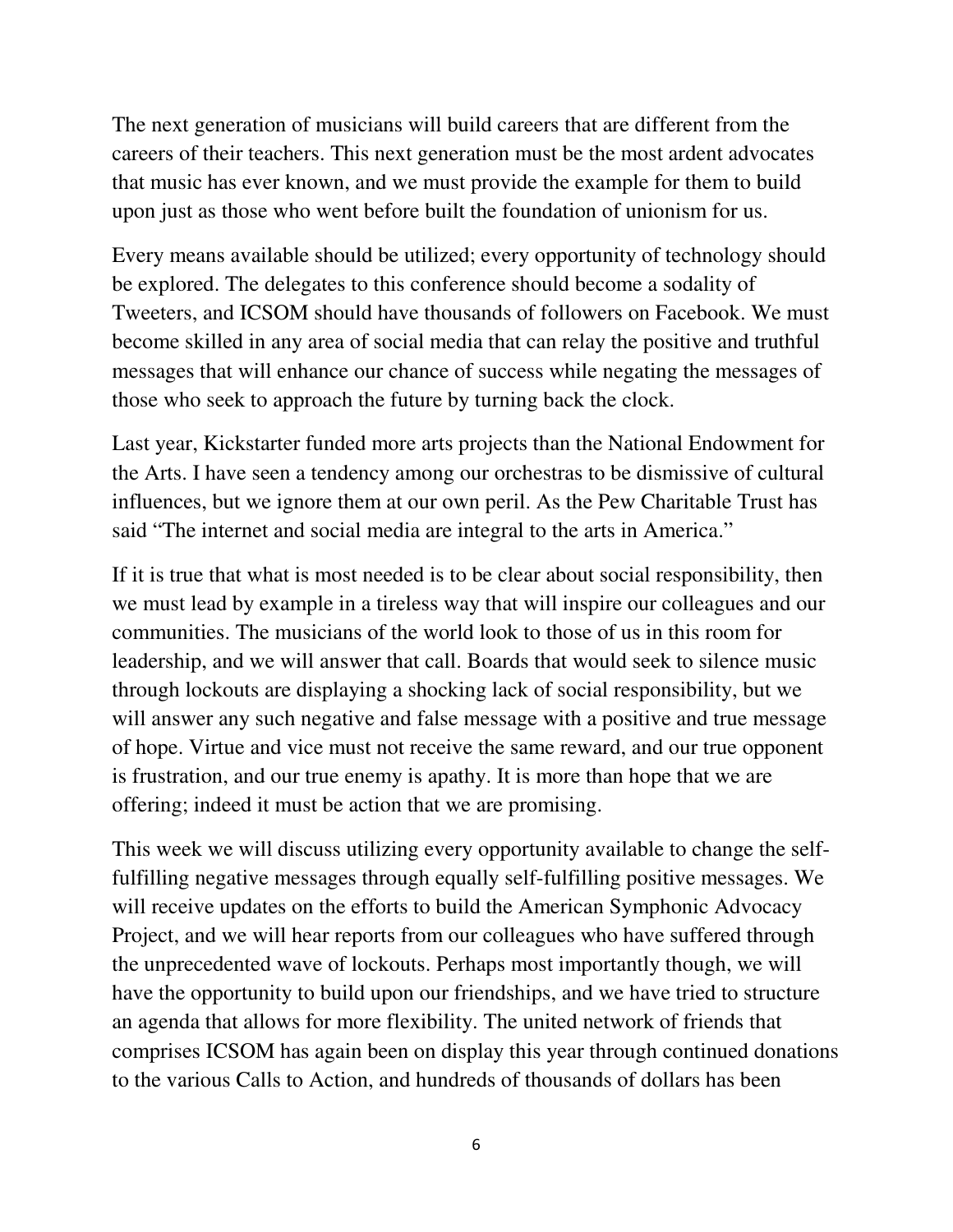donated to musicians in need. We have been joined by all of our friends across the AFM, and at last month's AFM Convention in Las Vegas, over \$70,000 was raised to support the Twin Cities AFM Local 30-73 in one of the most remarkable displays of unity ever seen at an AFM Convention.

I am constantly moved by the generosity and kindness of our musicians. This year, when the Indianapolis lock out ended shortly after we issued a Call to Action, the musicians of that orchestra actually returned the money they had received.

I am also constantly moved and amazed at the dedication of my dear friends on the ICSOM Governing Board. No amount of praise for their dedication would be adequate, but this year they have all shown and even deeper level of commitment during what has been perhaps the toughest season ICSOM orchestras have ever experienced. It has not been easy for the Board; each individual has persevered through professional and personal hardships to serve this cause in which we believe so deeply. Two members of the board have been locked out, one was on strike, and others have experienced extraordinarily tough negotiations and family losses. Yet their commitment has never wavered, and their resolve has never waned. This board has been together a long time, and this year Member-at-Large Cathy Payne will be stepping away. Cathy is one of the most extraordinarily passionate musicians to ever serve ICSOM, and we are all in her debt for her remarkable service.

As musicians, we will not allow destructive messages to undermine our idealism and hope, and we will not validate the words of those we do not respect. Those who question the value of our music cannot make us question our heart. The comfort we can take in a time of difficulty comes from the indisputable truth that the positive message offered by musicians will far outlast the negativity of those that seek to silence us.

I have delivered some version of these remarks several times this summer, and after one presentation I was asked if I was seeking to inspire myself as well as seeking to inspire others. I think that is true. There is no denying that the responsibilities of this position take a great toll. In moments of doubt, I am inspired by every musician I have ever met and every orchestra I have ever heard. I am strengthened by my visits with our member orchestras, and I am humbled to be so